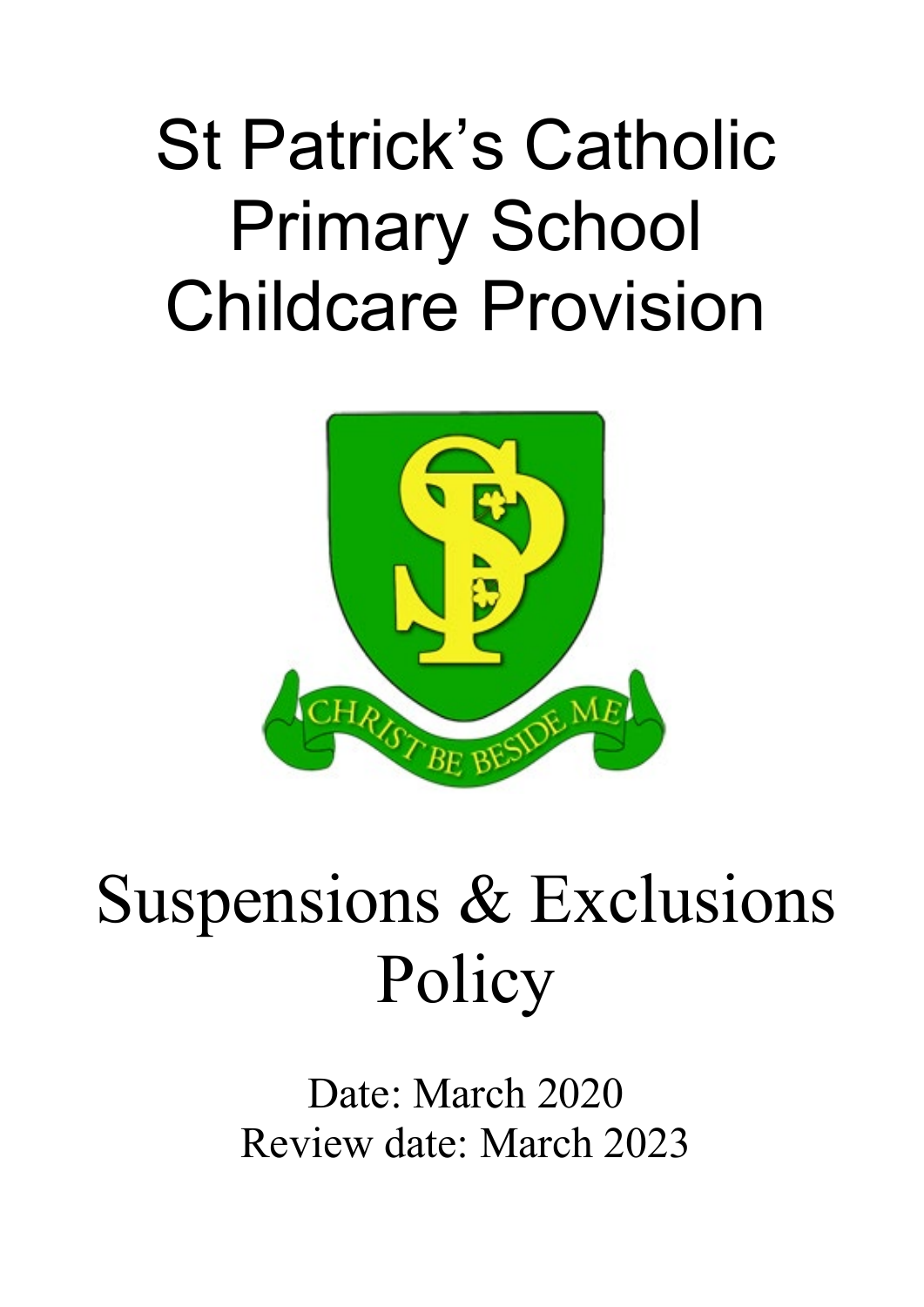## **Childcare Provision Club**

### **Suspensions and Exclusions Policy**

St Patrick's Childcare Provision Club will deal with negative and inappropriate behaviour by using constructive behaviour management techniques. We will involve staff, parents and children to tackle disruptive and challenging behaviour collectively.

We acknowledge that some children will require additional support in order to achieve acceptable levels of behaviour. Where we identify a child with these needs, we will work closely with the parents or carers to deal with the inappropriate behaviour in accordance with our **Behaviour Management** policy.

Where a child *persistently* behaves inappropriately, we will implement the following procedure:

- 1. Give the child a formal warning; staff will explain why the behaviour is unacceptable along with the consequences of further incidents.
- 2. Staff will encourage the child to discuss their behaviour, to explain their actions and to identify strategies for avoiding such incidents in the future.
- 3. Details of formal warnings, suspensions and exclusions will be recorded on an **Incident record** and kept in the child's records.
- 4. The formal warning will be discussed with the child's parents, and all staff will be notified.

Staff will inform the manager if a child's behaviour warrants suspension or exclusion.

We will only suspend or exclude a child from the Club as a last resort, when all other behaviour management strategies have failed or if we feel that children or staff are at risk.

Suspensions and exclusions will be fair, consistent and appropriate to the behaviour concerned, and will take account of the child's age and maturity as well as any other factors relevant to the child's situation. If appropriate, we will seek advice from other agencies; this may include accessing funding for additional support.

### **Temporary suspensions**

Temporary suspensions will be applied in the following situations:

- Where formal warnings have failed to improve a child's persistent, challenging and unacceptable behaviour.
- In the event of an extremely serious or dangerous incident we will suspend a child with immediate effect. We will contact the parents and ask that the child be collected immediately. Immediate suspensions require the manager's agreement.

The Club may temporarily suspend the child for a period of up to 15 consecutive days. If the Club takes this step, we will discuss our concerns with the parents/carers in order to work together to promote a more desirable pattern of behaviour.

At the end of the suspension period the manager will meet with the parents/carers and the child, in order to agree any conditions relating to the child's return to the Club.

#### **Permanent exclusion**

In exceptional circumstances, and only when all other attempts at behaviour management have failed, it may be necessary to permanently exclude a child from the setting.

If a child is excluded from the Club, the parents/carers will be given a verbal and written explanation of the issues and subsequent actions. The parent/carer has the right to appeal to the Head teacher/Governing Body against the exclusion within 14 days of receiving written notification of the exclusion.

| This policy was adopted by: The Governing Body of St<br>Patrick's | Date: March 2020 |
|-------------------------------------------------------------------|------------------|
| To be reviewed: March 2023                                        | Signed:          |